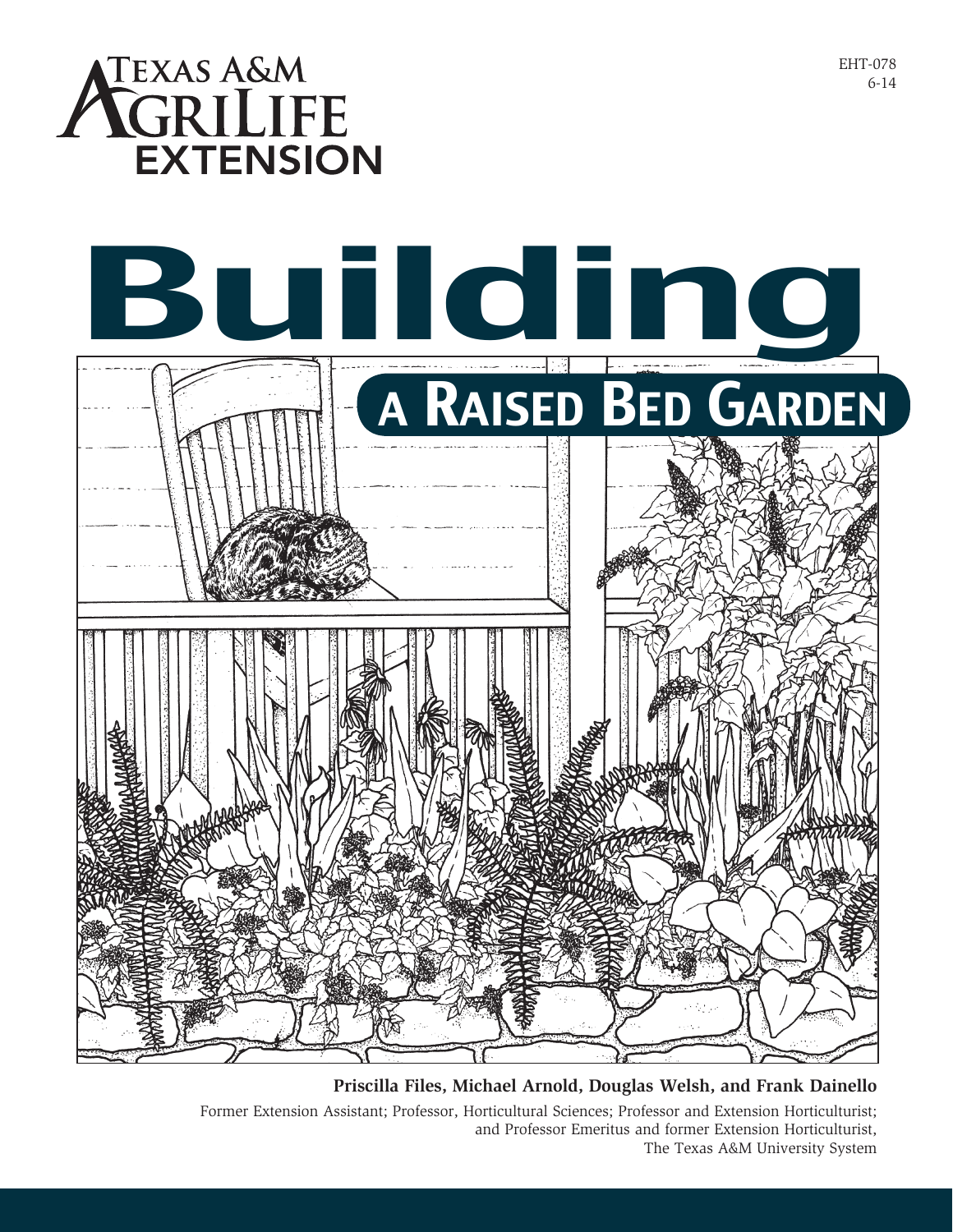## Planning a Raised Bed Garden

aised beds are freestanding garden beds constructed above the natural terrain.<br>Texas gardeners are discovering that raised bed gardens can help solve many problems. In many areas of the state the soil contains too much san Texas gardeners are discovering that raised bed gardens can help solve many problems. In many areas of the state the soil contains too much sand or clay, or is too alkaline for some plants to grow well. Soil that is poorly aerated because of compaction or poor drainage also may be a problem. Soil quality problems are often aggravated in urban and suburban settings, where topsoil and vegetation have been removed or the grade changed during construction.

Raised bed gardens improve growing conditions for plants by lifting their roots above poor soil. Soil in the beds can be amended to provide a better growing medium for plants, even plants that would not naturally thrive there. The soil in raised beds warms up earlier in the spring and is less apt to be invaded by certain grasses and by tree roots. Also, the height of raised beds may make them easier to maintain.

#### **Site Selection**

The first step in planning a raised bed is deciding where it will be located. Site selection and plant selection go hand in hand. Many vegetables, ornamentals and herbs require a lot of sunlight; a bed for these plants should be located where it will receive full sun. If that is not possible, select a site that receives morning rather than afternoon sun. If only shady sites are available, try growing cool season vegetables that tolerate shade, such as broccoli, cabbage and lettuce. Also, some ornamental plants do best in partial shade. In windy regions, place beds where they are protected from prevailing winds by fences, buildings or other structures. Beds should not be located in frost pockets or where air circulation is poor because fungal diseases often develop where there is little air flow.

#### **Drainage**

A raised bed should drain well because soil that remains very wet will deprive plant roots of oxygen. Also, plant diseases develop more easily under wet conditions. Good drainage is especially important in vegetable beds. The soil and the location determine how well a raised bed will drain. If the bed contains clay soil, it should be amended with at least one third by volume of coarse sand, organic matter or a coarse grade of perlite to improve drainage.

Do not locate a bed in a marshy area where it will sit in water. Construct landscape beds so that they slope about 2 percent (a  $\frac{1}{4}$  inch drop per foot of horizontal distance) away from any structures, or away from the center of the bed. Sometimes it is necessary to install special drains; determine this during the planning stage. Drain tiles or septic line tubing can be extended the length of the bed and through the walls at either end to create a drainage channel. Normally, one line every 4 to 6 feet is sufficient. Another way is to dig a trench in the desired direction of water flow (from the bed to a lower elevation), lay 3 to 4 inches of coarse stone in the trench, and then lay tiles or perforated tubing made of clay, concrete or plastic in the center of the trench. Cover the trench with more coarse stone and then soil. The French drain, another alternative, is simply a narrow trench filled with coarse stone leading from a poorly drained area to a lower elevation.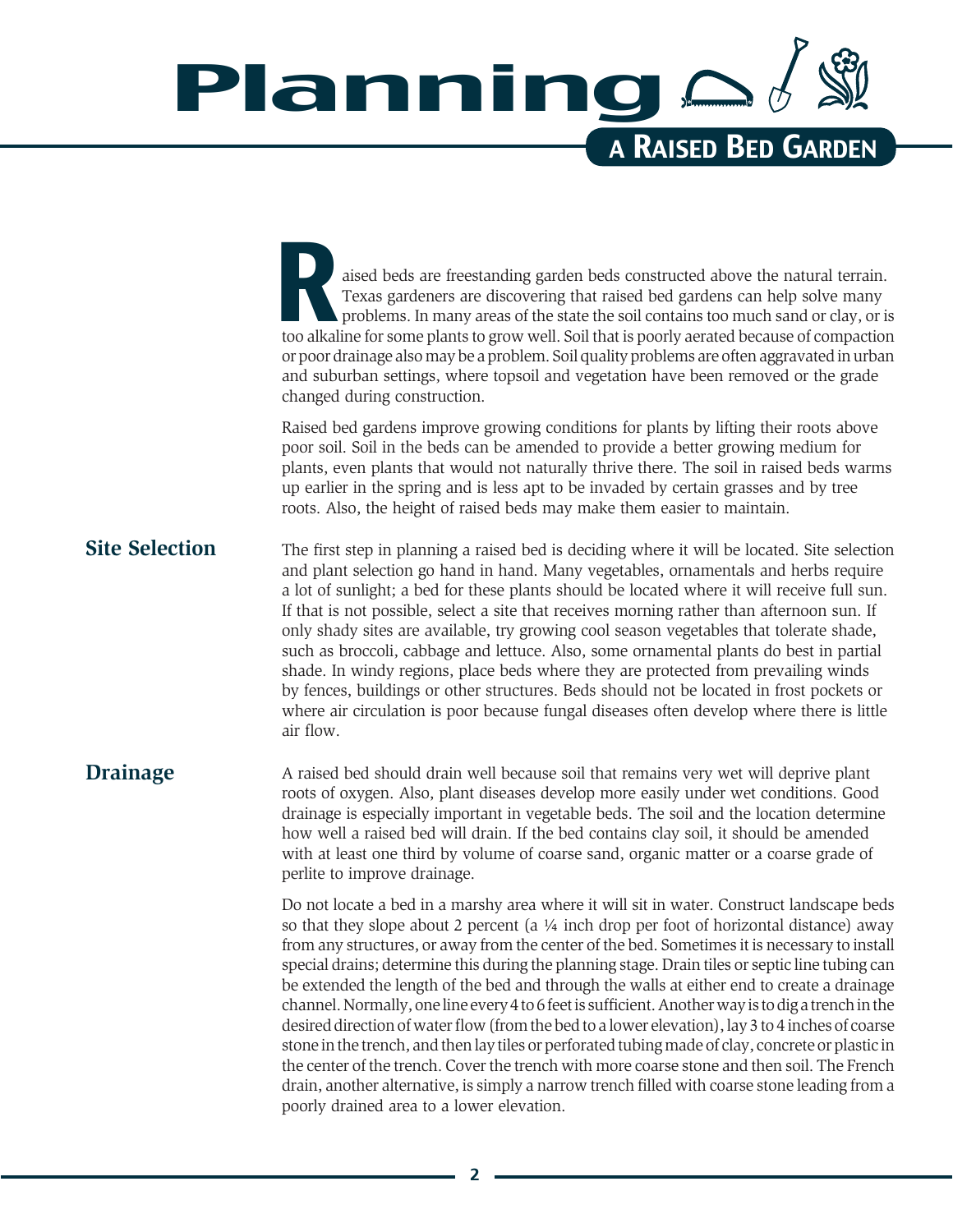### **PLANNING**

#### **Design**

A raised bed should blend with its surroundings. The bed's design may be formal or informal, depending on its shape and the kind of edging chosen. A rectangular bed edged with a low brick wall, and filled with yaupon (*Ilex vomitoria*) or boxwood (*Buxus* spp) pruned into straight hedges or topiaries, has a formal look that might be appropriate in the front of a house. An irregularly shaped perennial border tucked behind a dry stone wall is less formal, but could be attractive almost anywhere in the landscape. A vegetable garden has an informal look that works best in private areas of the yard. The size of the bed should be kept in proportion to the space around it.

A raised bed does not have to be very deep to be effective. Eight to 12 inches is usually adequate. If drainage is a problem, or if the plants you are growing prefer drier soil, the bed could be taller and filled with a porous growing medium. Vegetable beds should be 12 to 18 inches deep. The material used to edge a raised bed should be stable, durable and attractive. It is the edging that gives the bed its "look" within the landscape. It also establishes the outline of the bed and holds the soil in place. Edging may be as simple as metal strips, railroad ties or landscape timbers, or as intricate as a mortared brick or stone. A crested bed is one in which the soil is simply mounded from the edges of the bed to the center; it may or may not have an edging.

Metal edging comes in 8- to 10-foot lengths, is easy to install, and is convenient for edging curved beds. However, it can rust with time, and unless plantings overflow the bed or the edging is camouflaged with a more aesthetic material, it may not be as attractive as you would like. Ties and timbers can be laid singly or in layers and have a rustic appearance. Railroad ties treated with creosote do not appear to pose any health problems because most of the creosote has leached away. There is some controversy about using treated landscape timbers, but studies have shown that any compounds that leach out are well within safe levels established by the EPA, both in growing media and in harvested produce. If you are concerned about using treated timbers, line the inside of the bed walls with polyethylene, roofing felt or similar materials to form a protective barrier. Stone walls make interesting beds, and can be constructed with cracks and openings for creative plantings.

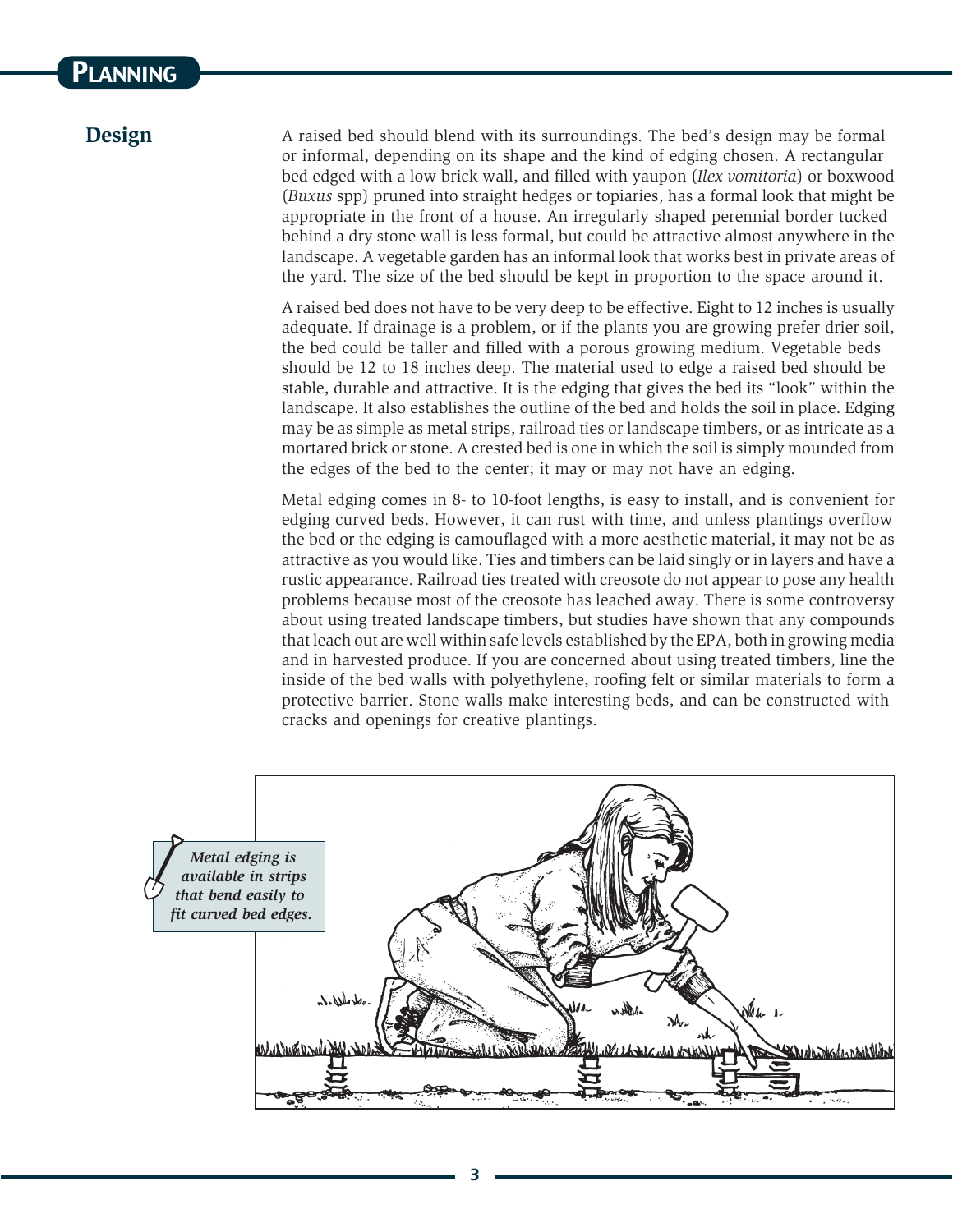However, stone can be expensive. Interlocking pavers are increasingly popular and are easier to install than mortared stone. Whichever edging material you choose, it should be strong enough to hold the growing media and withstand being bumped into or ridden over by a riding lawn mower. It should be installed properly and complement the rest of the landscape.

#### **Irrigation**

The design phase is the best time to decide how you will irrigate your raised bed. Hand watering may be simplest in many cases, but it can become tedious; the gardener must also know when and how much to water or plants will suffer.

With an automated sprinkler system beds can be watered regularly with little effort, but this method will wet the foliage, which contributes to disease and salt damage. If the system is automatically timed it may come on whether or not there has been recent rainfall, and thus waste water. So, an automated system may be the most convenient for the gardener, but it is not necessarily best for the plants. Pop-up or stationary risers are prone to evaporation and drift during windy conditions. Low-flow systems can be more efficient under warm, windy conditions.

Low-flow irrigation systems that work well for woody plants and vegetables include microsprinkler, drip, trickle and soaker hose systems. These systems conserve water, can be installed under mulch, can be regulated to flow at rates individual plants need, and are less likely to wet foliage. However, they do have some disadvantages. Emitters are prone to clogging unless the water used is very clean, and if emitters are installed under mulch it is difficult to spot problems. Emitters are also sensitive to elevation changes along the irrigation line and require pressure compensating lines. Finally, rodents and other wildlife can easily damage some drip lines.

If you choose a sprinkler system, decide how many sprinkler heads you will need and whether sprinkler heads will pop up or be set on risers. Be sure to consider the spray overlap, angle of spray and height of the sprinkler heads. Always design the system so that at least one additional riser per section can be added later. You may need this flexibility as your plantings mature. If you choose drip or trickle irrigation, determine the length of the hose and the number of emitters you will need. Drip tape with 12-inch emitter spacing is best for vegetables.

Beds should be divided into watering zones according to the plants needs, the size of the system, the available water pressure, and the volume of water flow available. Zone watering can be manual or timed. No single irrigation system is appropriate for all raised beds. Sometimes a combination of systems works best.

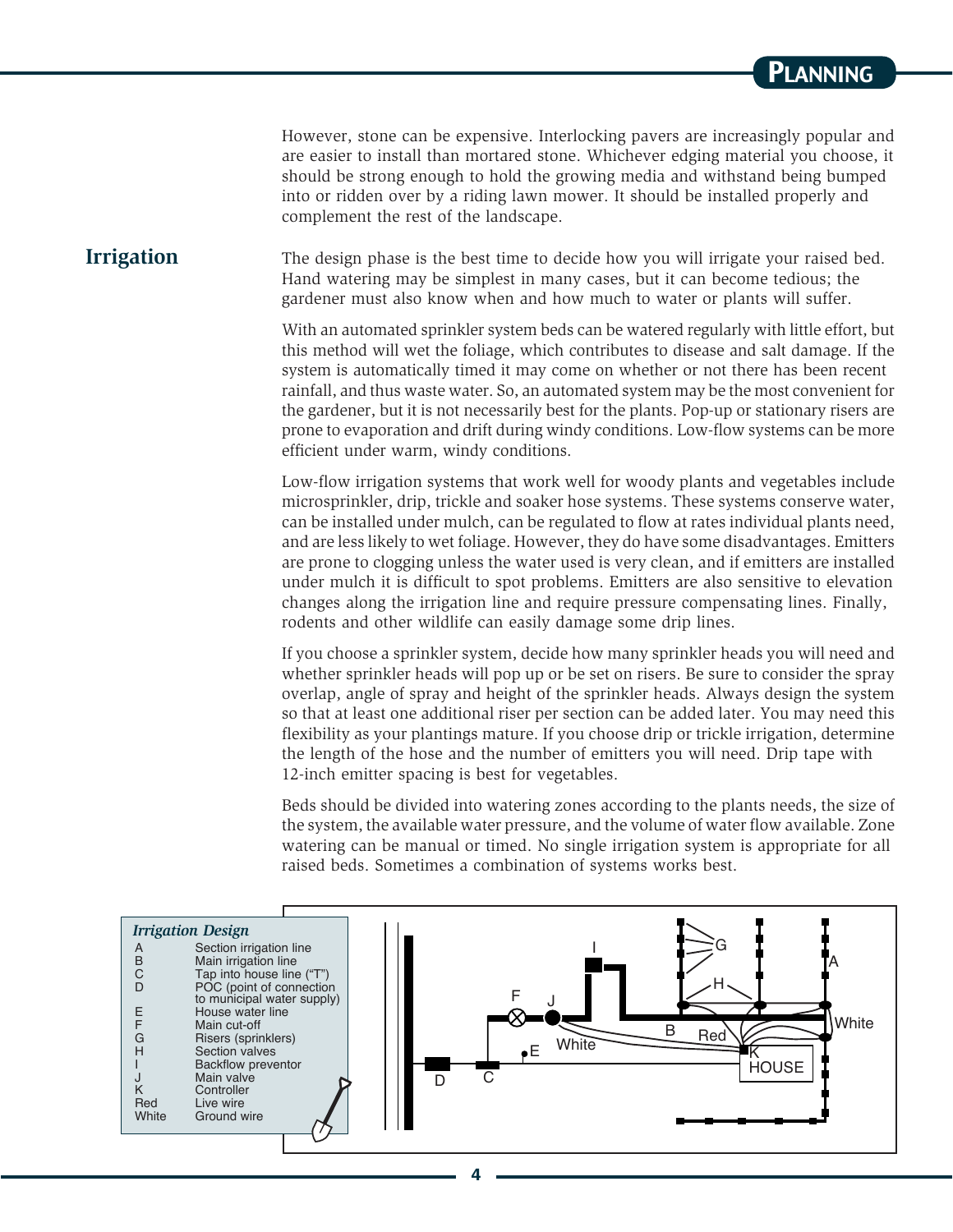### Constructing a Raised Bed Garden

#### **Lay out the Perimeter**

If the bed has straight lines, use stakes and string to outline the perimeter. Garden hose or rope works well for outlining curved beds. Most vegetable beds are square or rectangular so that vegetables can be planted in rows. Many ornamental beds are curved. To make maintenance easier, particularly mowing, design the bed with long, flowing curves rather than many tight ones.

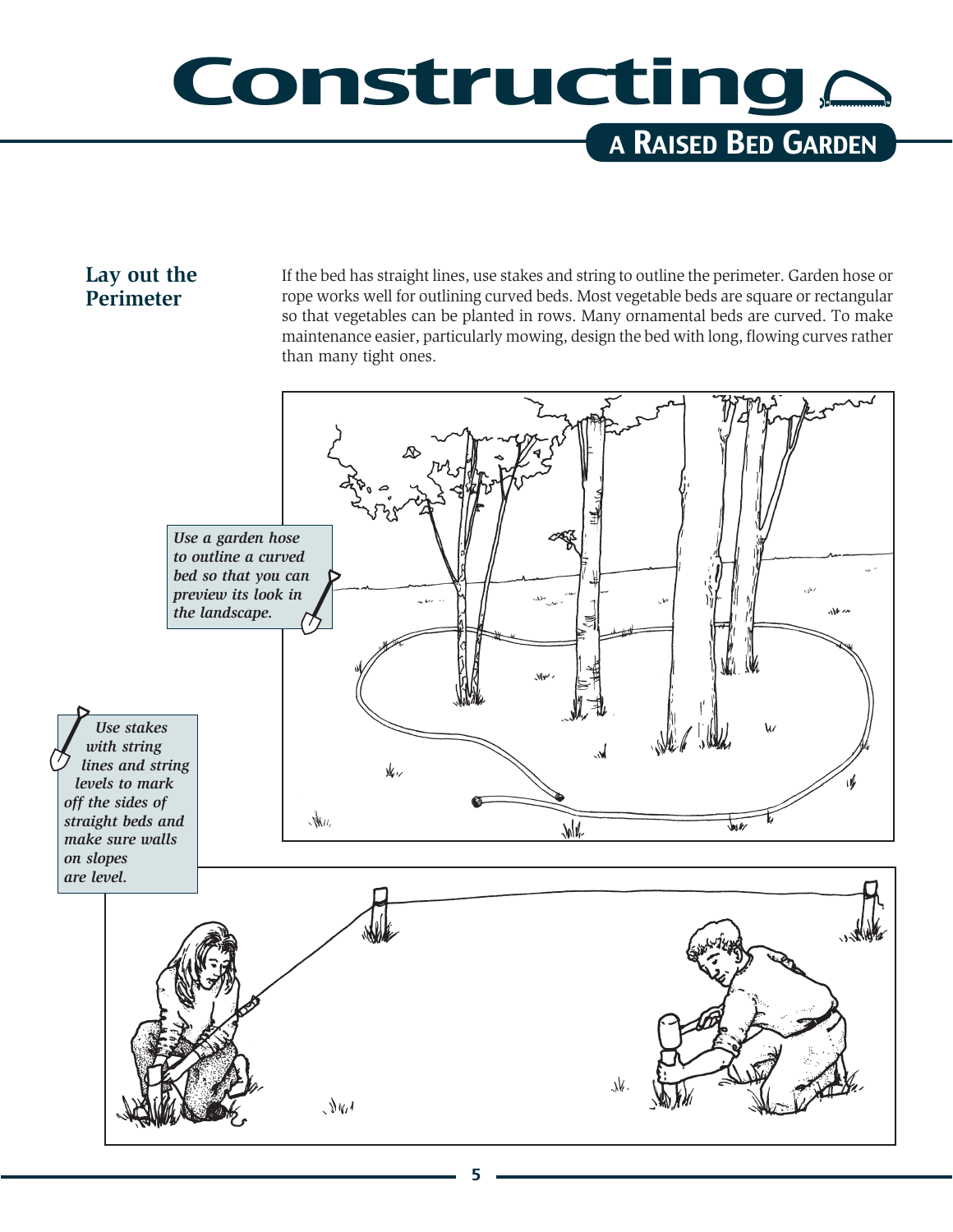#### **Remove Existing Vegetation**

Remove any woody plants with loppers, hand saws or chainsaws, and then dig out the roots. Apply a systemic herbicide to kill perennial weeds and prevent them from returning. Or, kill vegetation without herbicide by covering the bed area with clear plastic (anchor edges with rocks or soil) for 1 to 2 months. If both day and night temperatures are warm, the heat generated under the plastic will kill plants, though not as quickly as herbicides. Once the site is clear of vegetation, you must till the soil thoroughly.

#### **Install Edging**

*To prevent back injury, lever* 

**Metal.** Metal edging is usually a 4- to 6-inch wide metal strip in varying lengths. They are connected by stakes that are inserted through overlapping notches. Place the strips on edge along the perimeter of the bed and overlap the ends, lining up the notches. Hammer the stakes into the soil through the overlapping notches. Using a rubber mallet or a piece of wood between a hammer and the top of the edging, lightly hammer the edging into the soil between the stakes. It is best to partially sink the stakes until all are in place, and then sink them to the desired depth. If the soil is hard and dry, use water to soften it, or excavate the soil to accommodate the edging.

**Brick/Cinder Blocks.** To build a brick-edged raised bed, first pour a concrete footer at least 6 to 12 inches high and 16 to 18 inches wide. This will be the base of the wall. Dig the trench for the footer carefully so that you will not need to use forms. Once the concrete is poured, work a <sup>3</sup>/<sub>8</sub>-inch reinforcing rod into the center for stability (especially important in clay soils). Smooth the top of the footer with a trowel. After the footer has cured for 3 or 4 days, wet it and apply about <sup>3</sup>/4 to 1 inch of mortar about 2 feet down the slab. Press the first brick into the mortar so that about  $\frac{1}{2}$  inch of mortar is left between the brick and slab. Apply mortar to the side of the next brick and place it <sup>3</sup>/<sub>8</sub> inch from the first one. Rap the brick gently with the trowel handle to set it and remove the excess mortar squeezed from between the bricks. Continue until the edging is complete. Cinder block edging may not require mortar because the blocks are larger.

**Stone.** To raise the stones, roll them up a plank on pipes or use a hydraulic lift. To install a dry stone wall, first level the terrain of the perimeter. Lay the stones in each row so that they overlap the stones underneath. Make the wall wider at the base than at the top, and cant the stones inward for stability. If the wall is to be more than one stone thick, periodically insert tie stones/long stones laid across the



width of the wall. This makes the wall stronger. If the wall is to be more than 2 feet high it should be mortared in place and built on a concrete footer. Test fit two or three stones at a time before applying mortar. To ensure good contact between the mortar and stones, lay the first layer of stones while the footer is still wet and rap the stones sharply with the trowel handle to set them. If the stones are heavy, insert wooden pegs between the stones to keep the mortar from being squeezed out before it dries. Remove the wooden pegs after the mortar has partially set and fill the holes with mortar. You may want expert help because an improperly constructed stone wall can be hazardous. Also check local ordinances to determine whether an architect's seal is required for the plans.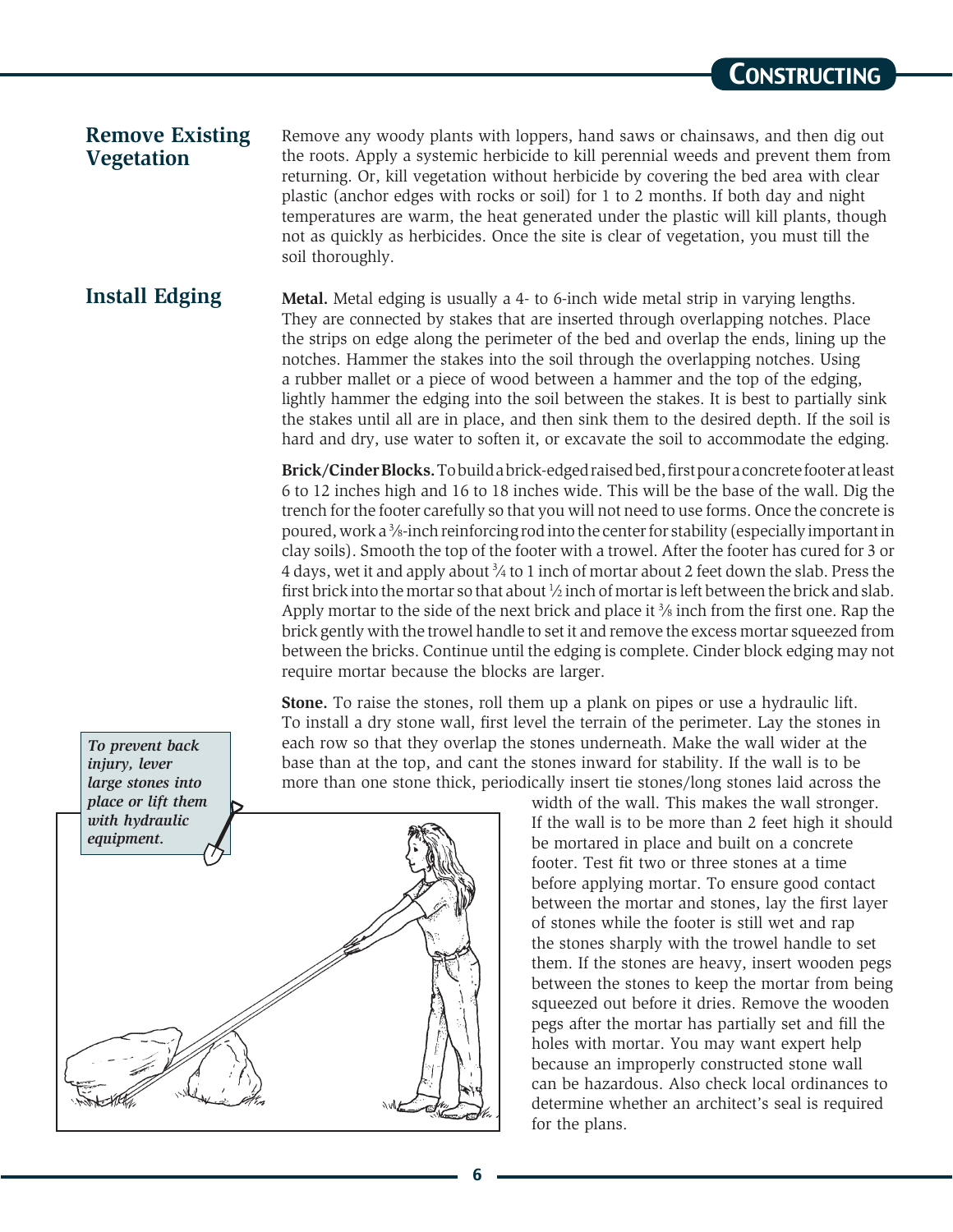**Landscape Timbers.** Level the perimeter of the bed so that the first layer of timbers is level or set at the desired slope. Drive rebar or galvanized spikes approximately 12 to 18 inches into the soil through the ends of the timbers at 20-degree angles to the center of the timber. Overlap successive layers of timbers and nail them to the previous layer with galvanized spikes. Check the level or desired slope frequently during construction.

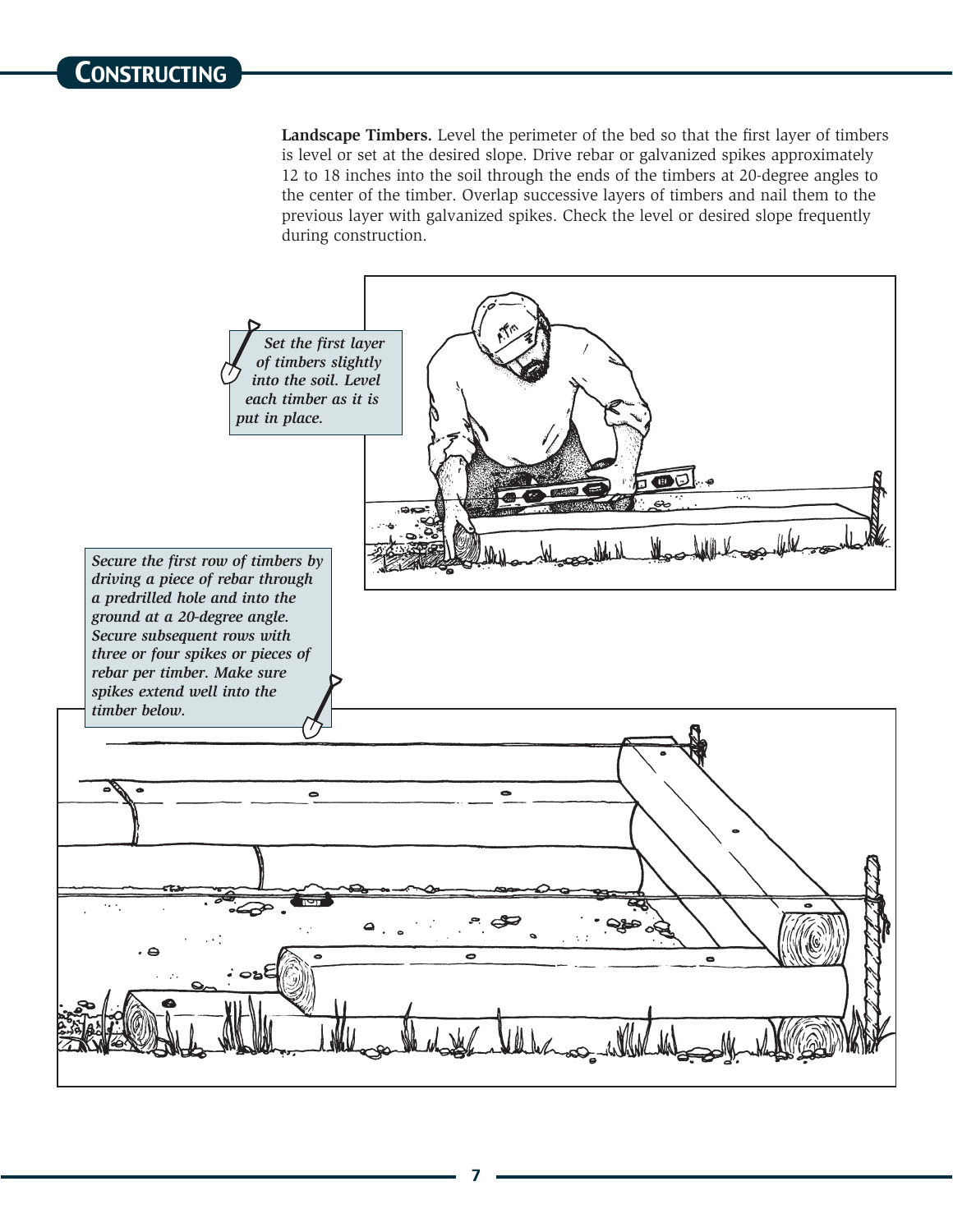#### **Install Irrigation System**

**Add Soil**

If you will have drainage trenches or an automatic sprinkler system, install them before soil is added to the bed.

To help keep lawn grasses out of the bed, especially bermudagrass (Cydonon dactylon), you should install a weed barrier between the edging and the soil. Then you are ready to add soil or growing media.

The soil should hold water well enough so that plant roots do not dry out, but it should also have good drainage. Soil with too much sand does not hold water well; soil with too much clay does not drain well. Generally, a sandy clay loam soil is best for most plants. It should be mixed with organic matter such as peat moss, composted manure, sawdust or ground bark. Cacti and succulent beds may require highly aerated materials like crushed granite that hold little water.

Soil is sold and delivered by the cubic yard and can be ordered as a topsoil/compost blend. Common mixtures are three-fourths topsoil and one-fourth compost, twothirds topsoil and one-third compost, or half topsoil and half compost. The higher the organic material content the sooner you will need to add more soil/compost to the bed, because the organic matter breaks down over time. Make sure organic material has been composted before it is added to the soil. Otherwise, it will deprive plants of nitrogen as it decomposes. The best media for vegetables consists of one-third topsoil, one-third peat moss and one-third sand or coarse perlite. Standard potting soil or commercial container mixes are also good for growing vegetables, but are usually too expensive for filling large beds. When filling the bed, grade the soil so that it slopes slightly away from the center of the bed to the edge, and away from adjacent structures.

It can be difficult to incorporate existing trees or shrubs into a raised bed. The easiest method is to encircle the plant with metal edging to keep soil and excess mulch away from the crown of the plant. Leave as wide a space as possible between the edging and the plant. Tree wells can be used in taller beds. It is important to remember, though, that adding large quantities of soil over the roots of established plants may kill them.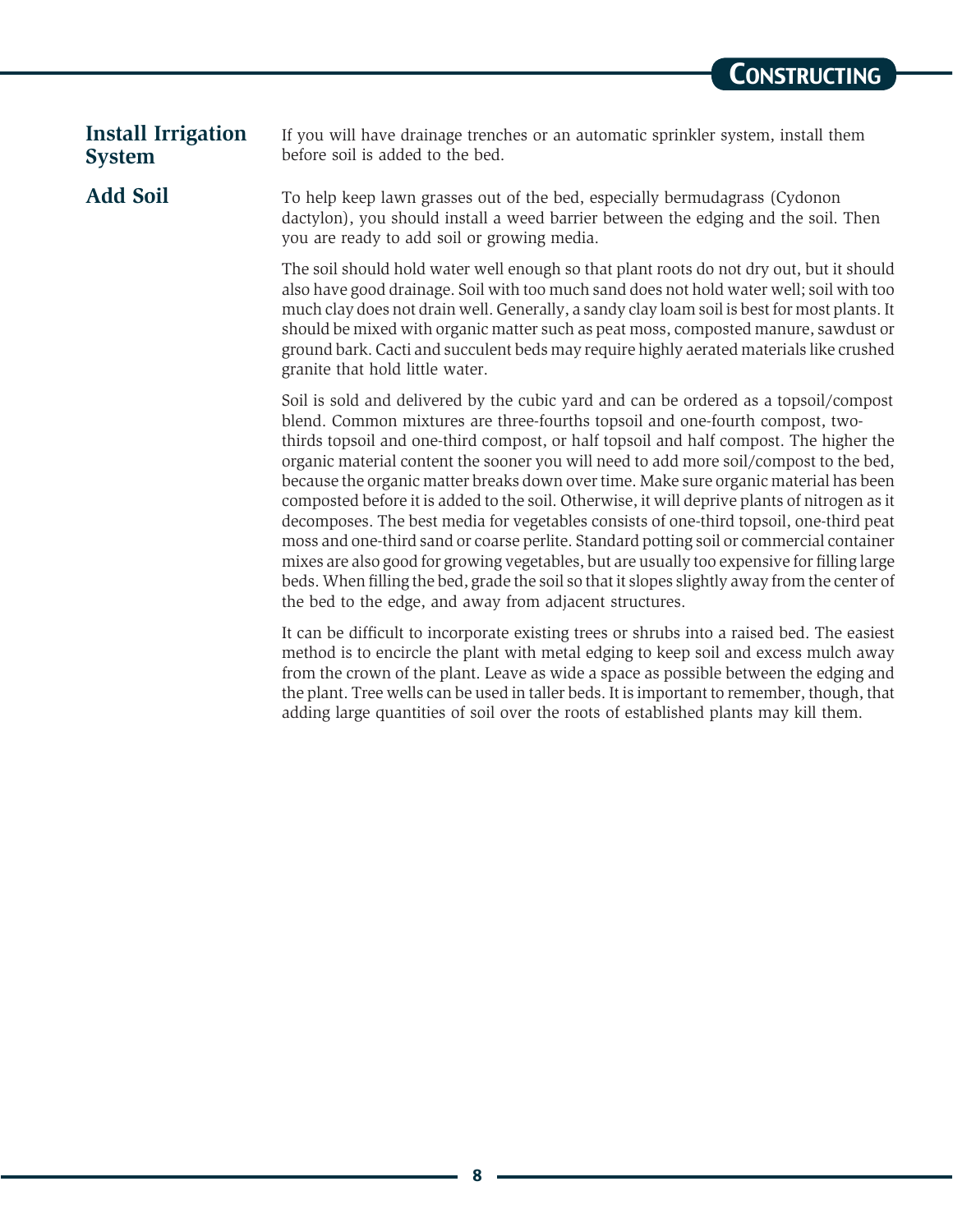### Planting & Mulching a Raised Bed Garden

#### **Planting**

Be sure the plants you select are adapted to the climate and water in your area, and that their mature size will be appropriate for their location in the landscape. Perennials and permanent trees and shrubs should be located at the rear of the bed where they will be least disturbed. Plant annuals along the edge where they will be easy to reach when it is time to replace them.

#### **Mulching**

Mulching may be the most important finishing touch to your raised bed garden. Mulch keeps plant roots cool in summer, reduces water evaporation from the soil, controls erosion by softening the impact of rain and slowing runoff so it can soak into the soil, and suppresses weeds. Mulches also add to the attractiveness of the landscape.

After all the plants are in the bed, apply a 2- to 3-inch-deep layer of mulch, tapering it to the bases of the plants. To determine how much mulch you need, multiply the length of the bed by the width and by the depth of mulch you want. Divide this total by 12 and then again by 27 to obtain the amount of mulch in cubic yards.

Bark and pine needles are both popular mulches. Many vegetable gardeners use shredded newspaper or strips of black plastic anchored down the rows. Seeds or seedlings are planted in holes cut in the plastic. Newspaper and exposed plastic are not particularly attractive and should probably be reserved for private areas of the garden.

*Be sure the plants you select are adapted to the climate and water in your area*

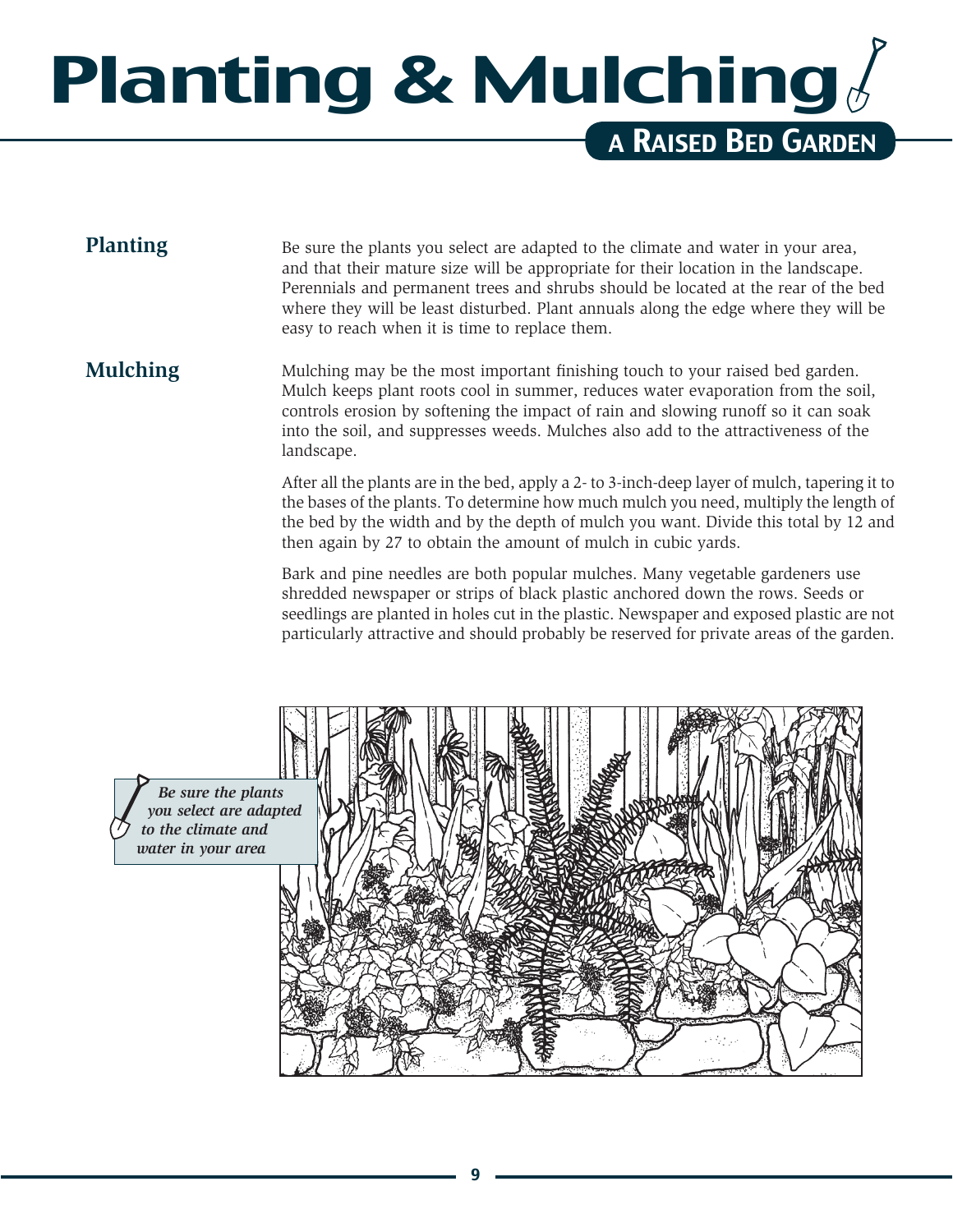### Maintaining a Raised Bed Garden

#### **Maintenance**

Maintaining a raised bed garden involves weeding, irrigating, pruning, and replacing decomposed mulch, and removing spent plants. Here are some guidelines for keeping your garden looking its best.

- 1. Irrigate the bed when needed, letting the top inch of soil dry out between watering. If the plant species are complementary, their water requirements will be similar.
- 2. Keep 2 to 3 inches of mulch on the bed. The mulch should be appropriate to the region, perhaps pine straw or wood chips in East Texas and stone or gravel in West Texas.
- 3. Add compost or top-dress with organic mulches twice each year in the spring and fall. This replenishes the soil and acts as a slow release fertilizer. Simply rake back the mulch, add the compost, and replace the mulch or add new mulch over the old. Or, add an inorganic slow release fertilizer before and during active plant growth.
- 4. Prune each plant properly according to its use and the intended design.
- 5. Control insect pests and diseases. You can reduce the need for chemical treatments by practicing integrated pest management: start with good quality plants; handle plants carefully before and during planting; select plants that are adapted to your region.

A properly designed, constructed and maintained raised bed will be a lasting source of beauty in your landscape.

#### **Acknowledgments**

Illustrations provided courtesy of Amanda F. Arnold.